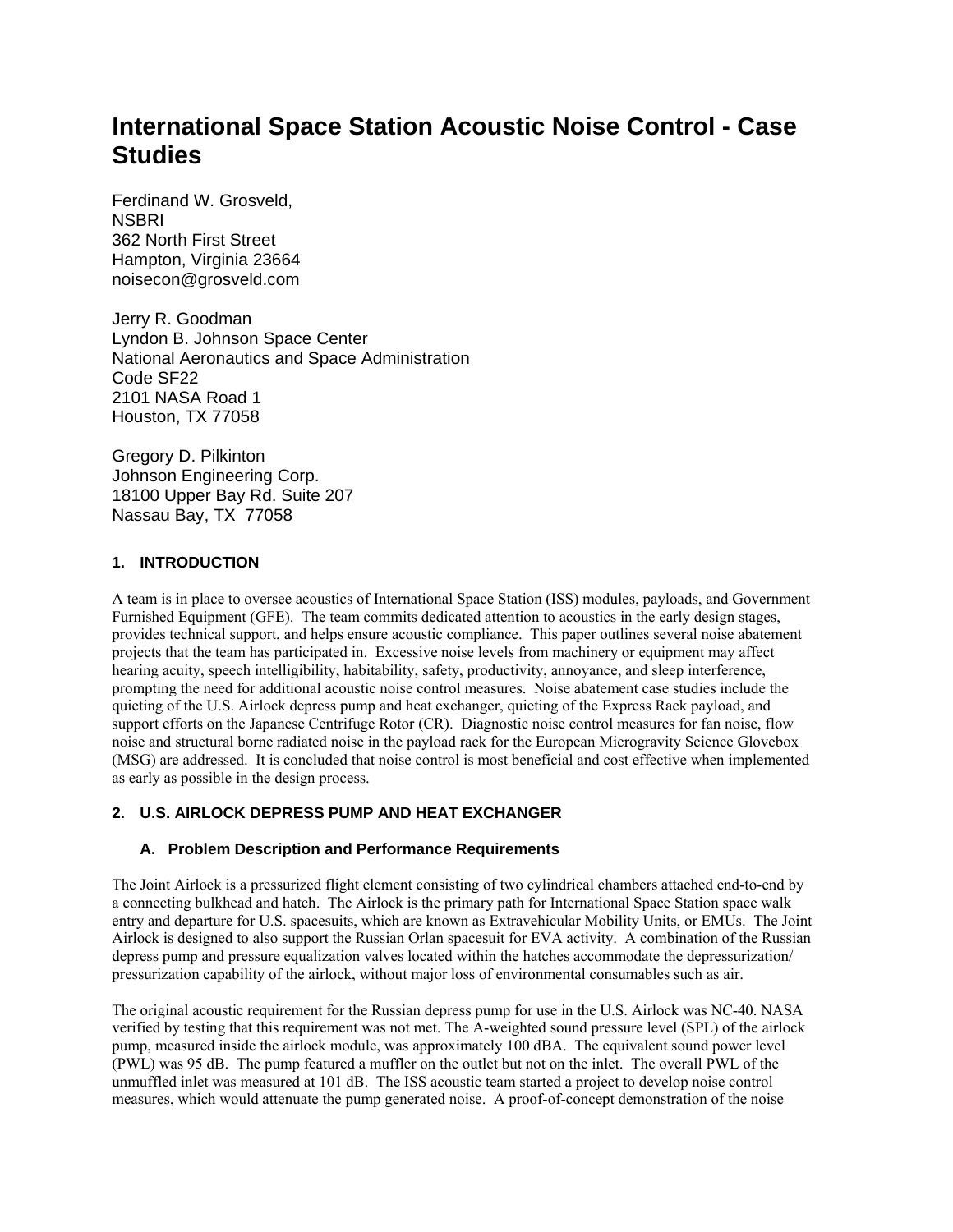abatement procedures and materials was identified as a project requirement. Other requirements included that the redesign should not impact the pump and/or motor assembly design or performance and vehicle mounting interfaces. There should be a capability to perform In-Flight Maintenance (IFM) on the pump and motor assembly. No modifications were permitted to the original hardware, including stowage box, unless they were readily "reversible." Final designs and materials should be compatible with ISS use in the airlock and with the pump/motor assembly. The overall weight of the noise abatement hardware could not exceed that of the delivered Russian pump and container. The center-of-gravity of the noise abatement kit should be within the envelope of the limits defined by the pump assembly package, or accepted deviations should be worked out.

## **B. Noise Control Measures**

Several approaches were employed to reach the noise abatement design goal. An airlock "quieting kit" was implemented into flight hardware changing the vehicle installation callout to Government Furnished Equipment (GFE). A muffler was designed for the airlock pump inlet. Acoustic covers were applied to water and air lines with Velcro tape to reduce flow noise. Vehicle close out panels, which access the airlock depress pump installation, were treated with acoustic seal and foam applications.

The ISS "GFE Airlock Depress Pump Quieting Kit" consists of the hardware/configuration that serves the following functions:

- supports the pump structurally and provides a means of attaching the pump to the airlock structure
- isolates the pump from vibrations by the base plate it attaches to
- provides an enclosure made of fabric, foam, and barrier material to attenuate/absorb noise emanating from the pump
- includes a metal box enclosure to support the fabric, foam, and barrier enclosure
- accommodates IFM access; and provides pass-troughs for all fluid and electrical lines that connect to the pump in support of it's operating functions.

The most important noise reduction feature of the quieting kit was the use of vibration isolators. The isolators must be used with a snubbing washer to ensure that the isolator retains a good structural load capability in tension. Four commercial isolators were used, one each in the outboard locations of the pump mounting pattern. Based upon discussions with the manufacturer each isolator can take over 500 lbs. of load without yield failure when the snubbing washer is used.

The bottom of the metal enclosure box mates to the base plate. Cutouts in the box are minimal and consist of pump installation clearances, and variances in Russian pump hardware and the drawings. The seal between the top and bottom must be acoustically effective. The lower portion of the box provides for mounting of Russian electrical pass-through plates, which must be acoustically sealed.

An acoustic enclosure was constructed (Figure1) with the six sides consisting of acoustic foam and barrier material between nomex liners. The acoustic enclosure fits in the metal box. Its function is to block and absorb pump-radiated noise. All openings in the liner material were acoustically sealed.

## **C. Test Results**

The overall sound power level of the inlet was measured at 101 dB. 24 dB attenuation was achieved by installing the newly designed muffler. The sound power levels of the inlet before and after installation of the muffler are plotted as function of the octave band center frequency in Figure 1. The overall sound power level of the original pump configuration was 95 dB. After installation of the "GFE Airlock Depress Pump Quieting Kit" the overall sound power level was attenuated by 23 dB down to 72 dB. The sound power levels of the original pump and GSE pump configurations are plotted as functions of the octave band center frequency in Figure 1. Finally, the A-weighted sound pressure level measured at the center of the equipment lock was reduced by 27 dB, from the initial 100 dBA down to 73 dBA. Measurements were conducted with inlet and outlet mufflers installed and all closeout panels in place. The 73 dBA is the maximum allowable sound pressure level for a 20 minute intermittent noise during a 24-hour period according to the requirements for ISS pressurized payloads.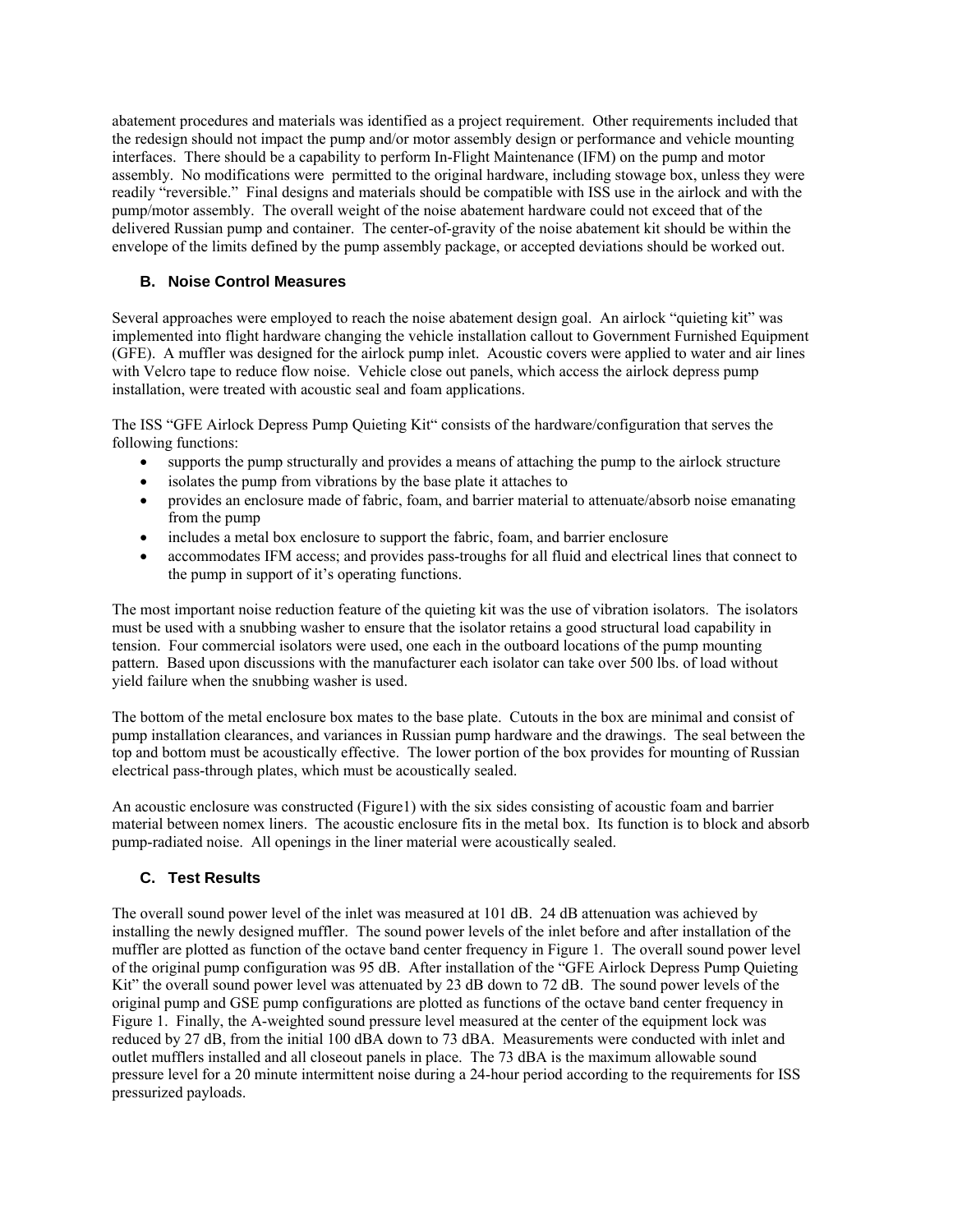## **3. EXPRESS RACK PAYLOAD**

#### **A. Introduction**

The EXPRESS (EXpedite the PRocessing of Experiments to Space Station) rack system was developed to accommodate a variety of scientific experiments. Eight EXPRESS racks are being built for use on the International Space Station.

Four EXPRESS payloads were evaluated for compliance with acoustic emission limits. The payloads included the Commercial Generic Bio-Processing Apparatus (CGBA), an experiment used for studying long-duration space flight effects on the fermentation process; the Commercial Refrigerator Incubator Module (CRIM), an incubator used for other experiments; the Plant Generic Bio-Processing Apparatus (PGBA), an experiment used for growing Loblolly pine tree seedlings; and the Protein Growth Chamber – Single Thermal Enclosure (PCG-STES), an experiment used for growing large protein crystals. The evaluation data showed exceedance from 3 dBA to 6 dBA over allowable limits. The goal of the ISS acoustics team was to design and install acoustic mufflers that would substantially attenuate the acoustic emissions of these EXPRESS payloads.

#### **B. Muffler Designs**

Individual mufflers were designed for each payload. The EXPRESS racks had protrusion limits of 3.5 to 6 inches from the face of the payload. The payloads themselves had design restrictions due to airflow requirements, pressure drop limits and interference with hoses and cables locations. The exterior shells of all mufflers were constructed of 6061-T6 Aluminum. Velcro was used to attach the mufflers, on orbit, to the face of the payload, while the inlets and outlets were sealed with an elastomer material for a tight gasket interface.

The interior of the mufflers had two basic designs. The first design, for the CRIM and the STES, had the fan noise flowing straight into the muffler after it was re-directed toward one side. The entire cavity was lined with melamine foam, which is an open cell foam with excellent sound absorption properties and good materials outgassing and flammability characteristics. There was a melamine lined baffle in the middle, and the exits were staggered. This forced the sound to impinge on the foam for absorption. Blocking the line of sight and adding absorption seemed to be the most effective and efficient way to reduce payload fan noise. The other two designs, for the CGBA and the PGBA payloads, used a lamination of melamine foam and a thin, perforated aluminum plate to impede both the high and low frequency noise. Increases in transmission loss were observed by adding the aluminum plate, which was in addition to the absorption by the layer of porous absorption material. For the PGBA, a block of foam roughly 14.5" x 3.5" x 2" was placed directly in front of the flow, so that the vent flow was forced through the foam. An angled orifice pattern was cut to block the line of sight and increase sound absorption. This type of design was a spin-off of a Hamilton Standard fan design for an ISS AAA fan. Figure 3 shows the orifice pattern for the PGBA payload muffler. The CGBA had a similarly designed hole pattern. The CGBA muffler also used a polymer for spacers and velcro to isolate vibration and thermal conductance between the inlet and outlet side mufflers (Figures 4 and 5).

Several unique types of prototype mufflers were built and tested before settling on the final design. Figure 6 shows the results of measured sound pressure levels for prototype mufflers designed for the STES payload. The unmuffled STES payload produced a strong tone at 331 Hz (Figure 6). The first muffler was designed to be a Helmholz resonator, tuned to the 331 Hz tone. Muffler 3 was just a simple expansion chamber acting as a reactive muffler. Muffler 6 featured a foam-core shell, lined with melamine foam lined. Muffler performance would vary with frequency and final designs were chosen for their ability to minimize overall A-weighted sound pressure levels.

## **C. Measurements and results**

Testing of the prototype mufflers was conducted in a semi-anechoic chamber. The test apparatus consisted of two 6" x 9" speakers enclosed in a box, constructed of birch wood and medium density fiberboard. The front face was interchangeable to simulate different payload configurations. Three microphones were placed in front of the test fixture. A microphone was placed 2 feet away, directly in front of the mockup payload's inlet. Data was also acquired at two other microphones and other locations but the results are not reported here. The levels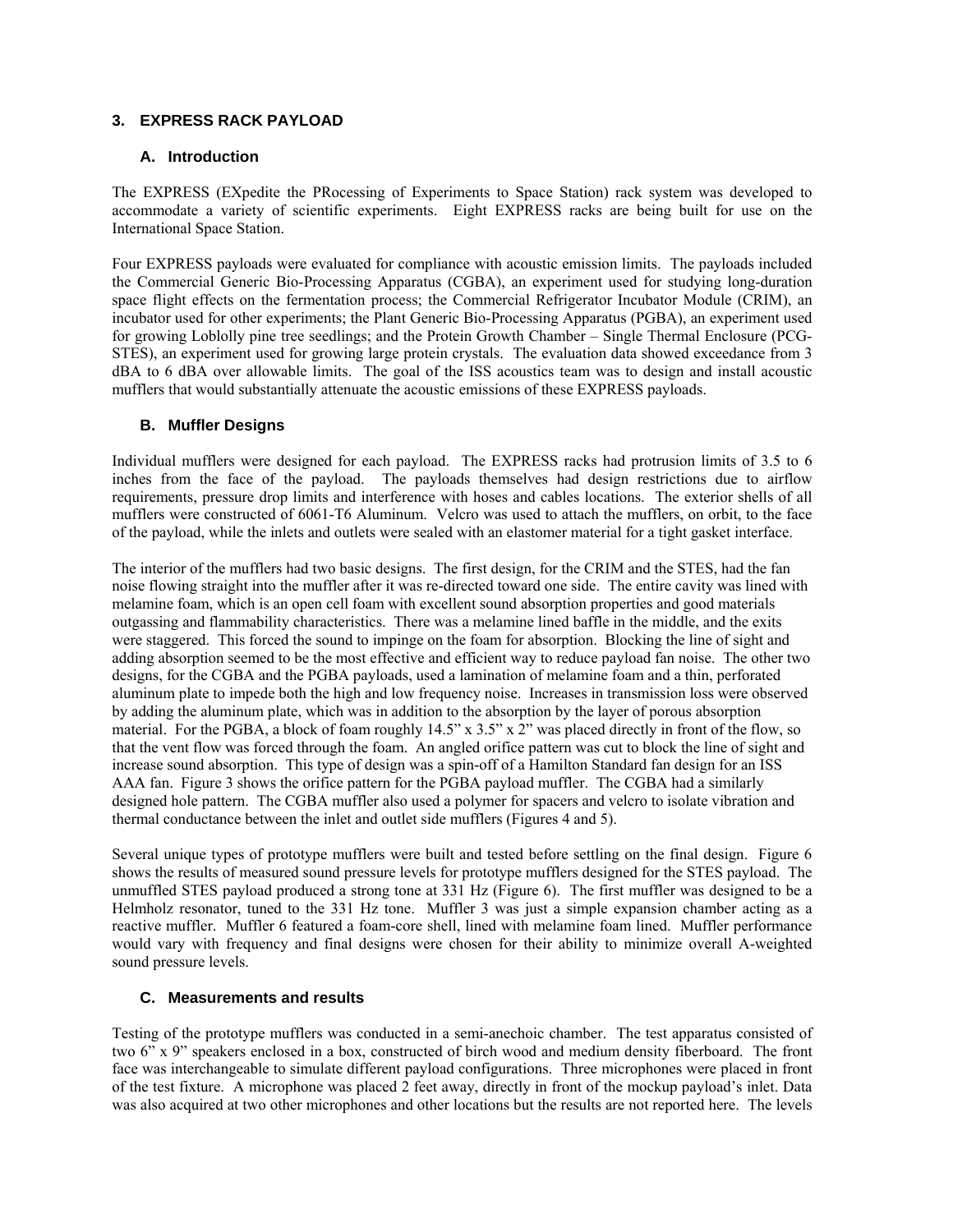of the test fixture were set by a hand held meter to verify the correct output levels of the model payloads. The first set of tests simulated the payloads without mufflers, with simulated levels based upon acoustic testing of actual payloads. The second test measured the sound pressure levels after the muffler was attached to the front face with Velcro. A computer drawing in Figure 7 shows two of the three CGBA mufflers attached to the model payload. The sound pressure levels were acquired over a 20 second time frame as narrow band, timeaveraged data. Through mathematical functions internal to the system. The data was post-processed to yield 1/3 and 1/1 octave bands for further analysis, illustration purposes and comparison with the requirements. An overall A-weighting was also calculated for the acquired acoustic data.

The insertion loss of the mufflers was obtained by subtracting the muffled model payload sound pressure levels from the sound pressure levels measured from the model payload by itself. The attenuation due to the muffler is listed in Table 1 for all four model payloads including the inlet and outlet mufflers for the PGBA. The mufflers performed well for all octave bands from 63 Hz to 8000 Hz, except in the 250 Hz octave band where the mufflers coupled to the structural-acoustic vibration of the test fixture. Increased performance is expected at that frequency for the actual EXPRESS rack configuration. The muffler insertion loss was then applied to the predicted on-orbit levels for each payload. The expected sound pressure levels for the four muffled payloads are compared with the NC-40 requirements in Figure 8. All payloads met the NC-40 requirements except for the STES payload at 500 Hz and the PGBA payload at 250 Hz and 500 Hz. The timely design and testing of the prototype mufflers for the EXPRESS rack payloads showed their effectiveness in attenuate excessively high noise levels.

## **4. CENTRIFUGE ROTOR**

The ISS houses a suite of biological research specimen support equipment that collectively constitute the Gravitational Biology Facility (GBF). Housed within the Centrifuge Accommodation Modules (CAM), the GBF supports research on how the space environment affects a broad range of biological systems. The centerpiece of the GBF is a 2.5 m (8.2 ft) diameter Centrifuge Rotor (CR) that accommodates multiple biological habitats for maintaining a variety of biospecimen types, from cells to rodents to large plants. As the centrifuge rotates, artificial gravitational forces are produced upon the attached habitats that house various biological specimens. Accelerations ranging from 0.01 g to 2.0 g will permit scientists to compare how differing gravity levels affect the biology of organisms housed in habitats under otherwise identical conditions, thus separating the effects of gravity from other factors in the space environment. The centrifuge provides life support resources and electrical power to the habitats as well as data transfer links to ISS systems and to the ground. The hub, or center, around which the centrifuge rotates provides structural support for the rotating part of the centrifuge, and it provides life support to the specimen habitats.

A centrifuge rotor acoustic analysis report and noise control plan were developed by the National Space Development Agency (NASDA) of Japan in the early stages of the project to ensure compliance with the payload acoustic requirements of NC-40, measured at 0.6 m from the CR front surface at the loudest location. Both the analysis and noise control plan are continuously updated to accommodate changes in the design and incorporate the latest development, material and test data. The analysis considers all the noise sources in the CR that contribute to the noise at the compliance location. It also addresses the acoustic absorption, structural damping, and the transmission loss characteristics of the CR shroud. Three particular configurations of the shroud were considered for the acoustic analysis. In the first configuration the shroud was built as a frame structure carrying 3-mm thick aluminum alloy panels. The second case analyzed 2-mm thick aluminum panels with a lining of 40-mm thick acoustic absorption material facing the inside of the CR enclosure. A double wall sandwich concept was considered in the final case consisting of two 1-mm thick aluminum panels with 30-mm thick acoustic absorption material in between. The latter configuration performed best acoustically but is structurally more complicated to build and has a total thickness of 32 mm and without acoustic absorption material on the inside to absorb sound inside the rotor enclosure.

The shroud design, however, is primarily driven by structural and weight considerations. At some point in the design process it was decided that a structural frame with honeycomb panels would save weight while providing the same structural integrity as aluminum alloy panels. It was deemed necessary to accomplish an initial assessment of the acoustic implications of the use of honeycomb material. More detailed analysis and verification was planned for later in the design cycle. While the transmission loss characteristics of aluminum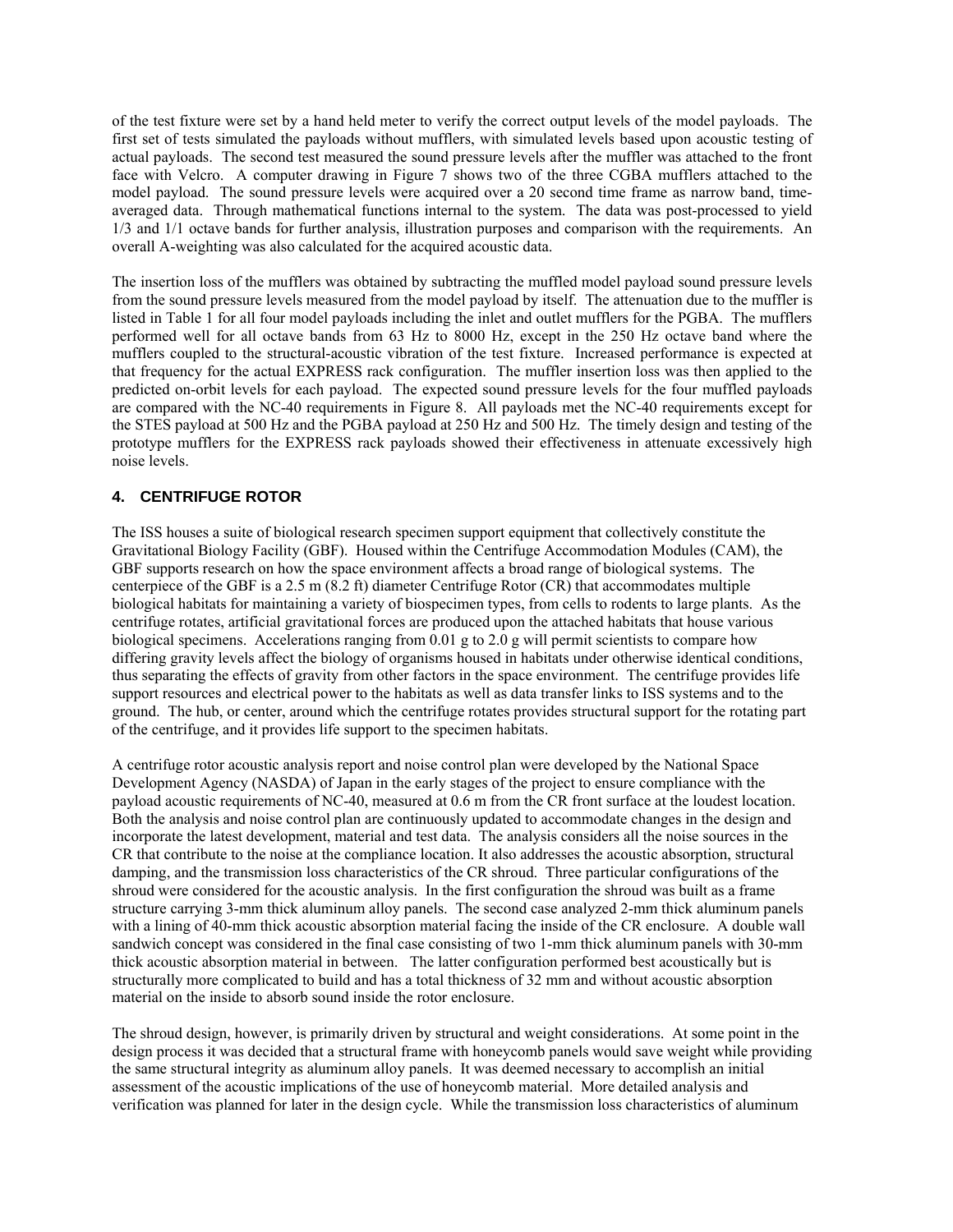are well documented in the literature, few analytical or test results are available for honeycomb panels. Since a panel made of honeycomb material has a higher stiffness-to-mass ratio than an aluminum panel the fundamental structural resonance will occur at a higher frequency. The bending stiffness B for honeycomb is approximated by a formula given in Reference 1, assuming the core has no flexural rigidity:

$$
B = E/(1-v^2) * [(t_1^3+t_2^3)/12 + t_1t_2/(t_1+t_2) * (t_1/2+t_2/2+d)^2]
$$

where E is the elasticity modulus, v is Poisson's ratio, d is the core thickness, and  $t_1$  and  $t_2$  are the face plate thicknesses. The fundamental resonance of a simply supported rectangular panel with a surface mass ρ, and dimensions a and b is given by $<sup>1</sup>$ </sup>

$$
f_{\rm r} = \pi/2 (1/a^2 + 1/b^2) \sqrt{(B/\rho)}
$$

The critical frequency is given by<sup>1</sup>:

$$
f_{\mathbf{C}} = c^2/(2\pi) \sqrt{\rho/B}
$$

where c is the speed of sound. The coincidence frequencies for honeycomb material at all the angles of sound incidence will thus occur at lower frequencies than for aluminum material. The shifts in structural and coincidence frequencies are schematically indicated in Figure 9. The mass law transmission loss for the honeycomb panel is thus lower and occurs over a smaller frequency band. Other resonance frequencies are also important as a degrading in the transmission loss occurs, including dilatational and double wall resonances. Acoustic resonances inside the CR may couple with the CR structural resonances, which might further degrade the transmission loss characteristics of the shroud. Avoiding that highest source excitation frequencies coincide with acoustic or structural resonances might minimize structural-acoustic interaction. Below the panel fundamental resonance frequency, which is controlled by the bending stiffness of the panel, higher transmission loss may be obtained. However, higher transmission loss in this stiffness-controlled frequency region will not be achieved if the structure supporting the honeycomb panel is not as stiff as the honeycomb panel itself. This is illustrated in Figure 10, which shows the transmission loss of a honeycomb panel mounted on an aluminum surface (Reference 2). The inferior stiffness of the aluminum caused the transmission loss to deteriorate rapidly below 125 Hz. Analyses and related verification of these initial assessments should be performed early in the design process.

Sound attenuation measures being considered include visco-elastic damping tape on the honeycomb panels, double wall construction with different resonance frequencies of the individual panels, absorption material between the panels and inside the CR enclosure, and avoidance of resonance interaction. Finite element analysis results and test data from a structural evaluation of an engineering model are anticipated along with the results from acoustic verification tests. These analyses, test results, and other considerations will be at the basis of a new noise control plan and an updated analysis report to ensure compliance with acoustic interface requirements for pressurized payloads.

#### **5. MICROGRAVITY SCIENCE GLOVEBOX**

The Microgravity Science Glovebox (MSG) is a joint development project between NASA and the European Space Agency (ESA). Its configuration has been planned around the concept of an experimental workstation where a variety of experiments can be installed and operated in a fashion similar to operation in a ground-based laboratory. The facility provides a large enclosed work volume (WV), power, video, photography, vacuum connections, heat rejection, stowage, filtered air, gaseous nitrogen, lighting, airlock access, physical positioning and hold-down attachments, and computer data acquisition and control capabilities. The MSG Flight Unit rack, shown in Figure 11, serves as a clean working area enclosed and sealed by a large window, designed to contain potential liquid spillage, loose hardware, or gaseous by-products generated as a result of the experiment's performance. Crew access to the WV and operational manipulation of the experiments is through sealed glove ports. The sealed mode of operation and the air circulation provide two levels of containment. The air circulation is provided by the Air Handling Unit (AHU), which has three fans that draw air from the WV through the filter banks (Figure 12). The air is then blown through the heat exchanger, the process control valves and into the air discharge duct where it is redirected towards the WV. The Avionics Air Assembly (AAA) provides cooling for the rack. The AAA as well as the AHU was computer controlled at fan speed settings 1, 3, 4, 5, or 7, with 7 being the highest operating condition.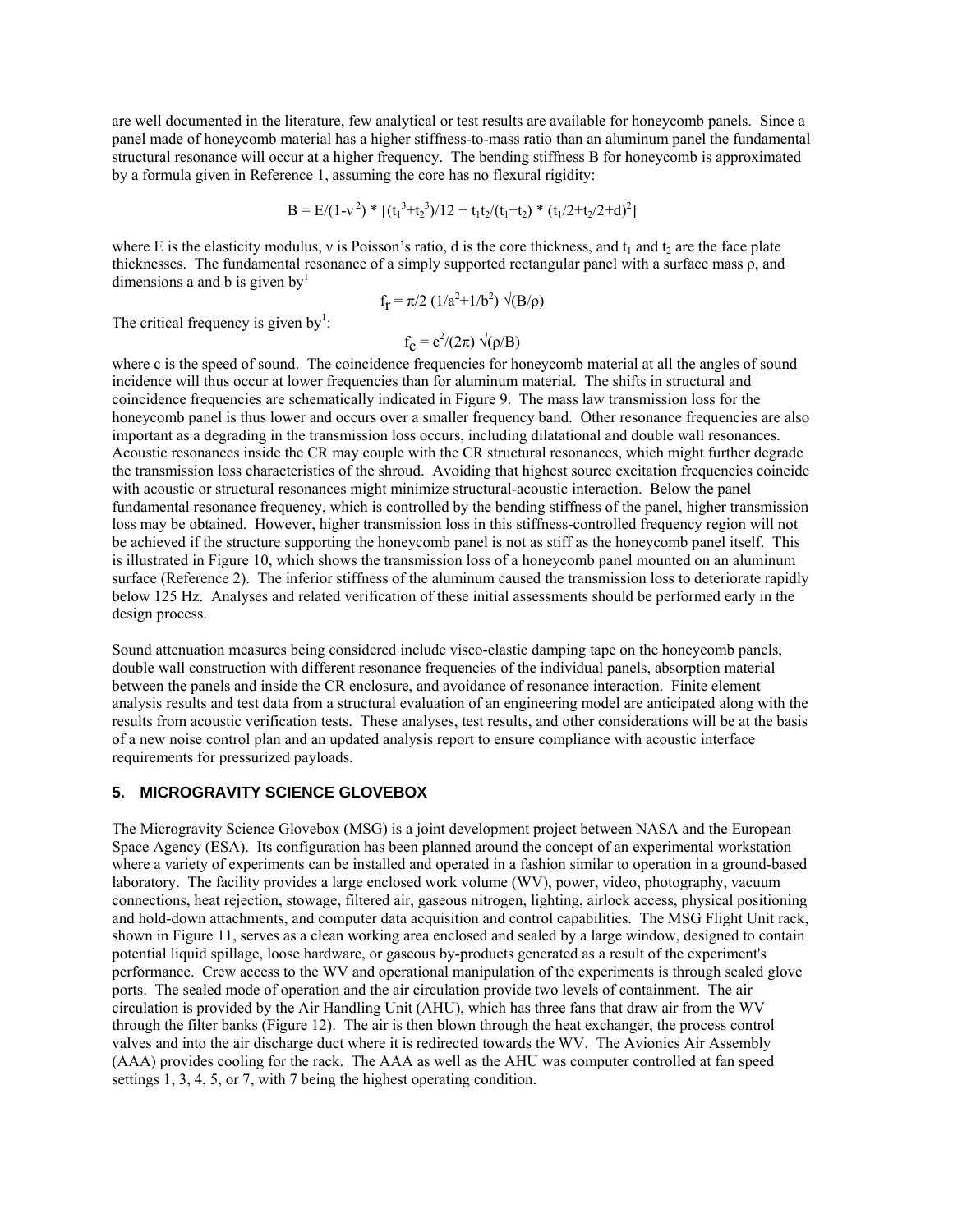Initial measurements had indicated that acoustic noise levels of the MSG rack were well above the NC-40 criterion for continuous noise level limits of an integrated rack. This was verified by one-third octave band measurements taken with a Type 1 Sound Level Meter on the Engineering Unit of the MSG in a clean room environment. Although background noise levels were relatively high the data was considered of sufficient quality for diagnostic purposes. The one-third octave band measurements were taken at 0.6 meter from the front of the rack for various operating conditions of the noise sources. Modes included settings 4, 5, and 7 for the AAA fan; and mode 7 for each of the three air-handling unit fans by themselves and in combination. Table 2 shows the highest measured sound pressure levels at locations 0.6 m from front surface of the rack, which was for the condition where all three air-handling units were operating in mode 7. Also tabulated in Table 2 are the NC-40 values and the background noise SPL at the measurement location. Diagnostic narrow band data were also taken with a laptop based real-time analyzer with an omni-directional microphone. Data was linearly averaged with 32 samples over a frequency range from 0-5383 Hz with a 10.7 Hz bandwidth. A Hanning window was applied. Peaks in the frequency spectrum at 118.4/129.2 Hz, 269.2 Hz, 376.8 Hz, and 764.4 Hz were identified as related to the 123.3 Hz rotational frequency and harmonics of the AHU fans 7400 rpm rotational speed. A strong peak at 559.9 Hz existed, but was not identified. It could possibly have been an acoustic resonance in the glovebox cavity.

The one-third octave band sound level meter and narrow band real time analyzer were then used to locate sources of noise inside the rack with the back panels removed (Figure 13). Measurements, with only the AAA operating, were conducted at the inlet of the AAA piping, close to the top bellow, close to the bottom bellow an at the heat exchanger outlet. Measurements were also taken near the left, center and right AHU fans, each of them operating individually and all of them in unison. The AHU fans were unbolted from their mountings to examine structure borne noise. Sound pressure level measurements were also conducted inside the glovebox cavity. Finally, a list of noise sources was compiled which mainly included cavity resonances, and structure borne and air borne noise from the AHU and the AAA, and their heat exchangers. Preliminary results indicated that the AHU fans generated the most noise with distinct peaks at 123.3 Hz and 764.4 Hz, corresponding to the rotational speed and blade passage frequency respectively. However, it should be noted that the measured SPL levels for each of the identical fans were quite different. The noise of the AAA was much lower, especially when it was run at the normal operating speed of mode 4.

Several different noise control measures were applied to the MSG rack to lower the acoustic noise emission. Contoured one-inch thick acoustic foam absorption material was attached to the side, top and back skin panels, while the bottom was covered with five-inch thick pyramidal foam. This application prevents the build-up of acoustic energy inside the rack. Visco-elastic damping materials were suggested as remedy for resonant panel noise radiation. Gaps were closed with tape or silicone rubber materials. Acoustic foam mufflers were constructed and applied to the air handlers and the AAA air inlet duct. Mass-loaded barrier materials were used to wrap hoses and isolate noise sources. New sound pressure level measurements were conducted to verify the effectiveness of the noise control measurements and to record progress.

The AHU units, which were originally made of sheet metal, were replaced by custom-designed and fully milled units. The fin blades received aerodynamic contours and the number of blades were changed from 6/8/6 to 7/8/9. The inlet was smoothed out aerodynamically and size of internal fan axial gaps were minimized. The central rotor axle geometry was optimized to allow a smooth airflow in the narrow central section. The most noise reduction was achieved by different bend geometry of the air outlet housing after the second stage rotor. The new AHU fans were statically and dynamically balanced. The AAA fan configuration and geometries were not changed. The fans were retrofitted with new bearings of a different material to remedy an anomaly that had resulted in a ticking noise during acoustic testing.

The acoustic diagnostic measurements allowed timely implementation of noise control measures. Compliance measurements on the flight unit were conducted in the anechoic EMC (Electromagnetic Compatibility) facility at Astrium GmbH in Bremen, Germany. Based upon what was learned in these sessions. remedial action was taken to implement modifications discussed into the flight hardware. At verification testing for flight, performed at a later date, acoustic sound pressure levels at 0.6 meter from the MSG rack were measured less than the NC-40 requirements, except for a 2.1 dB exceedance in the 500 Hz octave band. The maximum continuous sound pressure levels for the MSG rack are compared with the allowable integrated rack sound pressure levels in Table 3. An exception request for this exceedance was submitted and subsequently approved.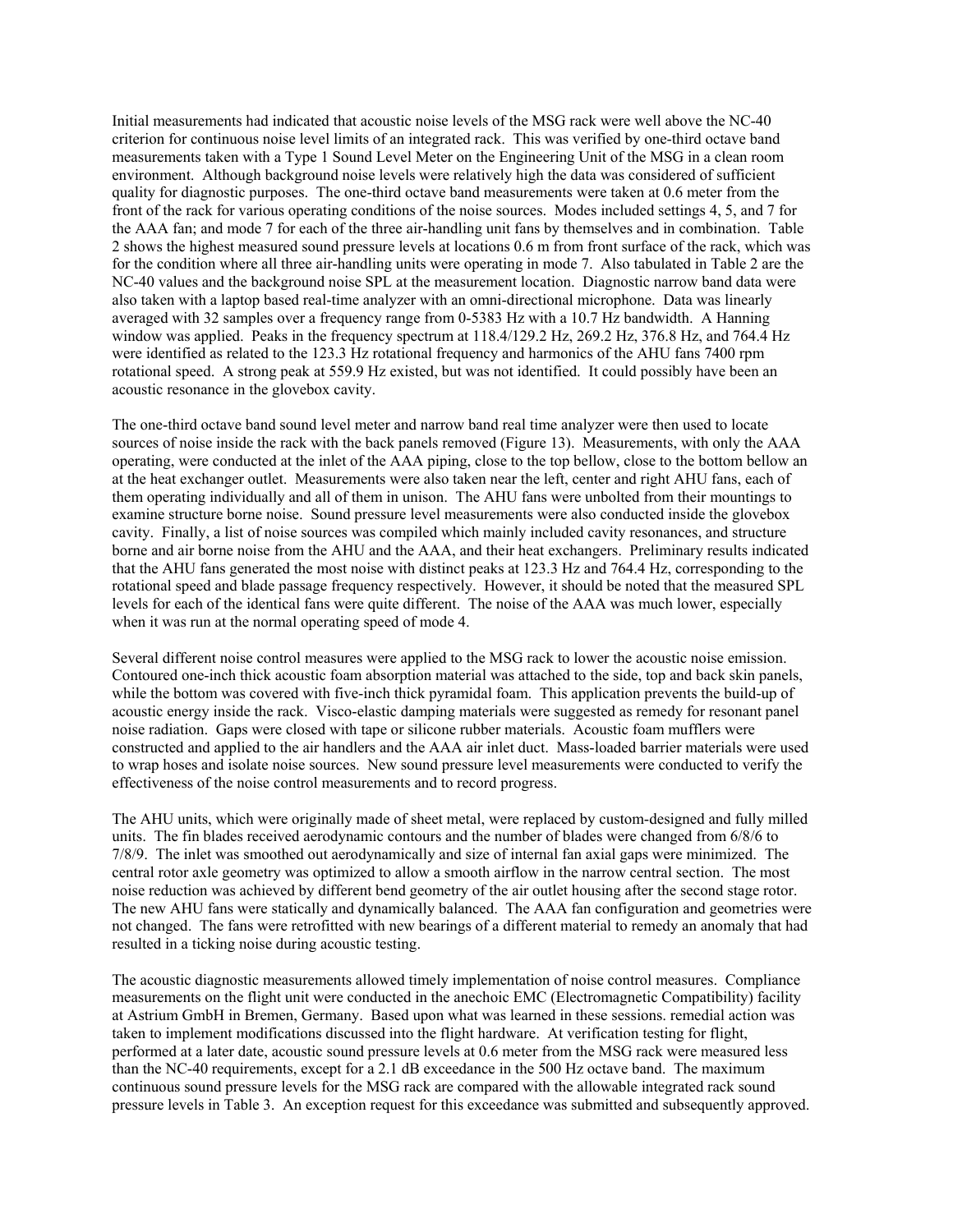#### **6. CONCLUSIONS**

Four case studies were presented, addressing different acoustic challenges. The common goal of these studies was to help ascertain compliance with the acoustic requirements for hardware on International Space Station. Although the approach and proposed solutions were different for each individual case it became apparent that the key to successfully resolve the acoustic issues is to tackle them as early in the design process as possible. This facilitates sufficient time to design, develop and verify noise abatement concepts to procure applicable hardware and materials, and precludes late cost and design impacts. Continuously updated Noise Control Plans and Analysis Reports have proven to be invaluable tools to successfully meet the ISS acoustic requirements.

#### **7. ACKNOWLEDGEMENTS**

The authors like to acknowledge the unique contributions of Messrs. Eric Phillips, Bob Hill, Jim Warnix, Charlie Meyer, and Sam Denham. The cooperation of the National Space Development Agency (NASDA) of Japan, the Khrunichev State Research and Production Space Center, Russia, and Astrium GmbH, Germany is greatly appreciated. Parts of the work reported herein were performed for NASA Johnson Space Center by the National Space Biomedical Research Institute (NSBRI), under Cooperative Agreement NC-9-58 and by Johnson Engineering, Spacehab subsidiary, under NASA contract NAS9-18800.

#### **8. REFERENCES**

<sup>1</sup> Noise and Vibration Control, edited by Leo L. Beranek (McGraw-Hill, New York, © 1989)

<sup>2</sup> Ferdinand W. Grosveld and John S. Mixson, "Noise Transmission Through an Acoustically Treated and Honeycomb Stiffened Aircraft Sidewall," AIAA Journal of Aircraft, (22), No. 5, May 1985, pp. 434-441.

#### **9. TABLES**

|               | <b>Muffler Insertion Loss [dB]</b> |     |     |     |      |      |      |      |  |
|---------------|------------------------------------|-----|-----|-----|------|------|------|------|--|
|               | 63                                 | 125 | 250 | 500 | 1000 | 2000 | 4000 | 8000 |  |
| <b>CGBA</b>   | 11                                 | 10  | 4   | 11  | 18   | 14   | 21   | 25   |  |
| <b>CRIM</b>   | 8                                  | 6   | 1   | 4   | 6    | 10   | 14   | 18   |  |
| PGBA (Inlet)  | 13                                 | 9   | 4   | 6   | 12   | 17   | 21   | 28   |  |
| PGBA (Outlet) | 11                                 | 7   |     | 3   |      | 18   | 20   | 26   |  |
| <b>STES</b>   |                                    |     | 2   | 4   |      | 12   | 18   | 24   |  |

Table 1. Muffler insertion loss data

Table 2. Diagnostic SPL measurements on the MSG Engineering Unit rack in the clean room

 Table 3. Compliance SPL measurements on the MSG Flight Unit rack in the EMC room

| <b>Octave Band</b> | $NC-40$ | <b>Background</b> | <b>Diagnostic</b>   | <b>Octave Band</b> | $NC-40$ | Compliance          |
|--------------------|---------|-------------------|---------------------|--------------------|---------|---------------------|
| <b>Frequency</b>   |         | <b>Noise</b>      | <b>Measurements</b> | <b>Frequency</b>   |         | <b>Measurements</b> |
| [Hz]               | [dB]    | [dB]              | [dB]                | [Hz]               | [dB]    | [dB]                |
| 63                 | 64      | 44.5              | 53.4                | 63                 | 64      | 45.7                |
| 125                | 56      | 41.2              | 54.4                | 125                | 56      | 50.3                |
| 250                | 50      | 46.5              | 49.8                | 250                | 50      | 42.7                |
| 500                | 45      | 38.3              | 62.4                | 500                | 45      | 47.1                |
| 1000               | 41      | 38.0              | 56.3                | 1000               | 41      | 39.4                |
| 2000               | 39      | 33.3              | 44.3                | 2000               | 39      | 36.0                |
| 4000               | 38      | 29.6              | 39.2                | 4000               | 38      | 35.4                |
| 8000               | 37      | 23.5              | 32.2                | 8000               | 37      | 30.2                |
| dBA                | 49      | 43.2              | 61.3                | dBA                | 49      | 46.9                |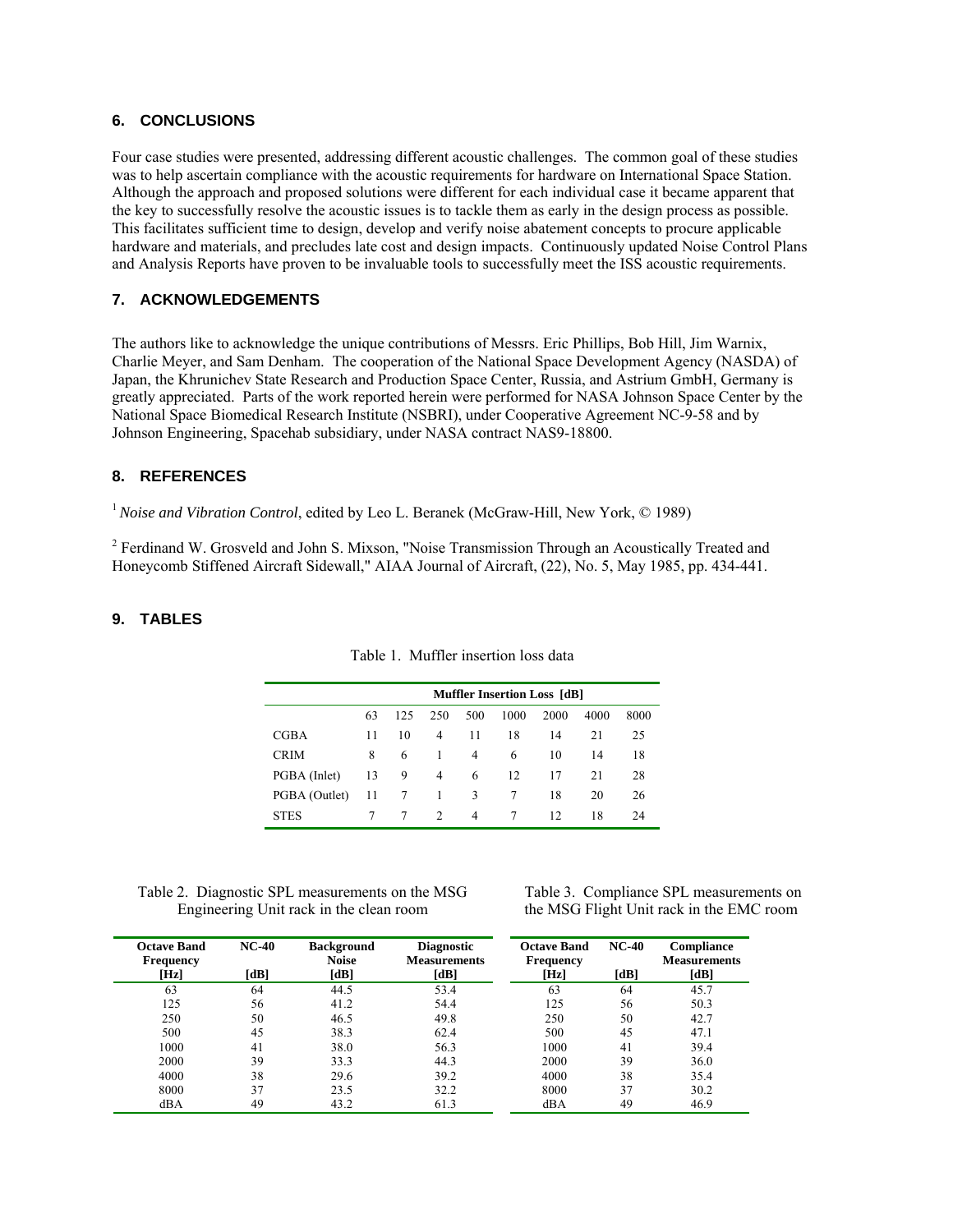### **10 FIGURES**



Figure 1: Pump in the acoustic enclosure



Figure 2: Sound power levels for the original and acoustically treated airlock pump and inlet



Figure 3: PGBA muffler hole pattern





Figure 4: CGBA prototype mufflers Figure 5: CGBA muffler attached to test fixture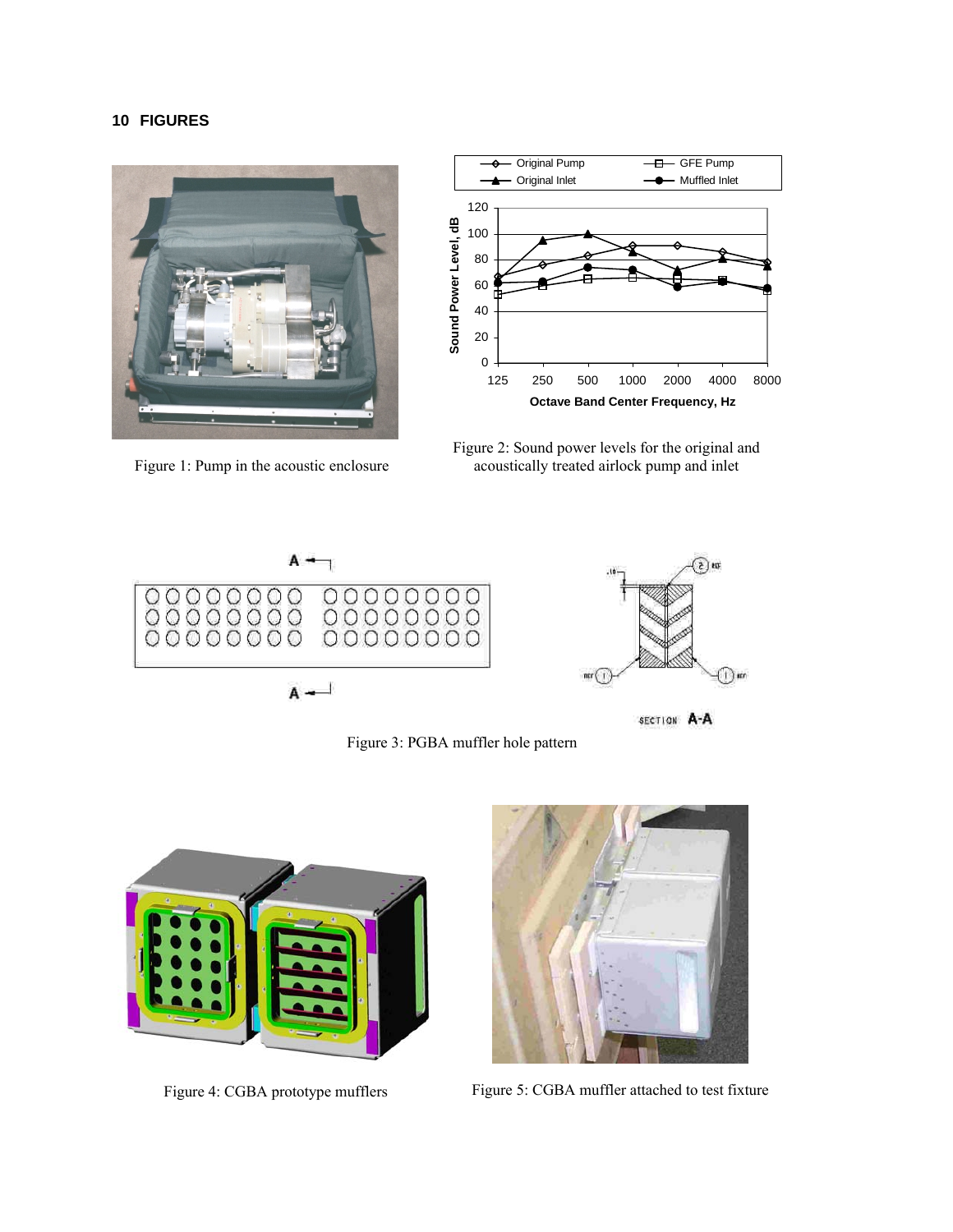

Figure 6. Prototype muffler results





Figure 7. CGBA prototype muffler

Figure 8. Payloads with mufflers plotted against NC-40 curve



Figure 9: Transmission loss of a homogeneous single wall and a honeycomb panel showing shifts in resonance frequencies